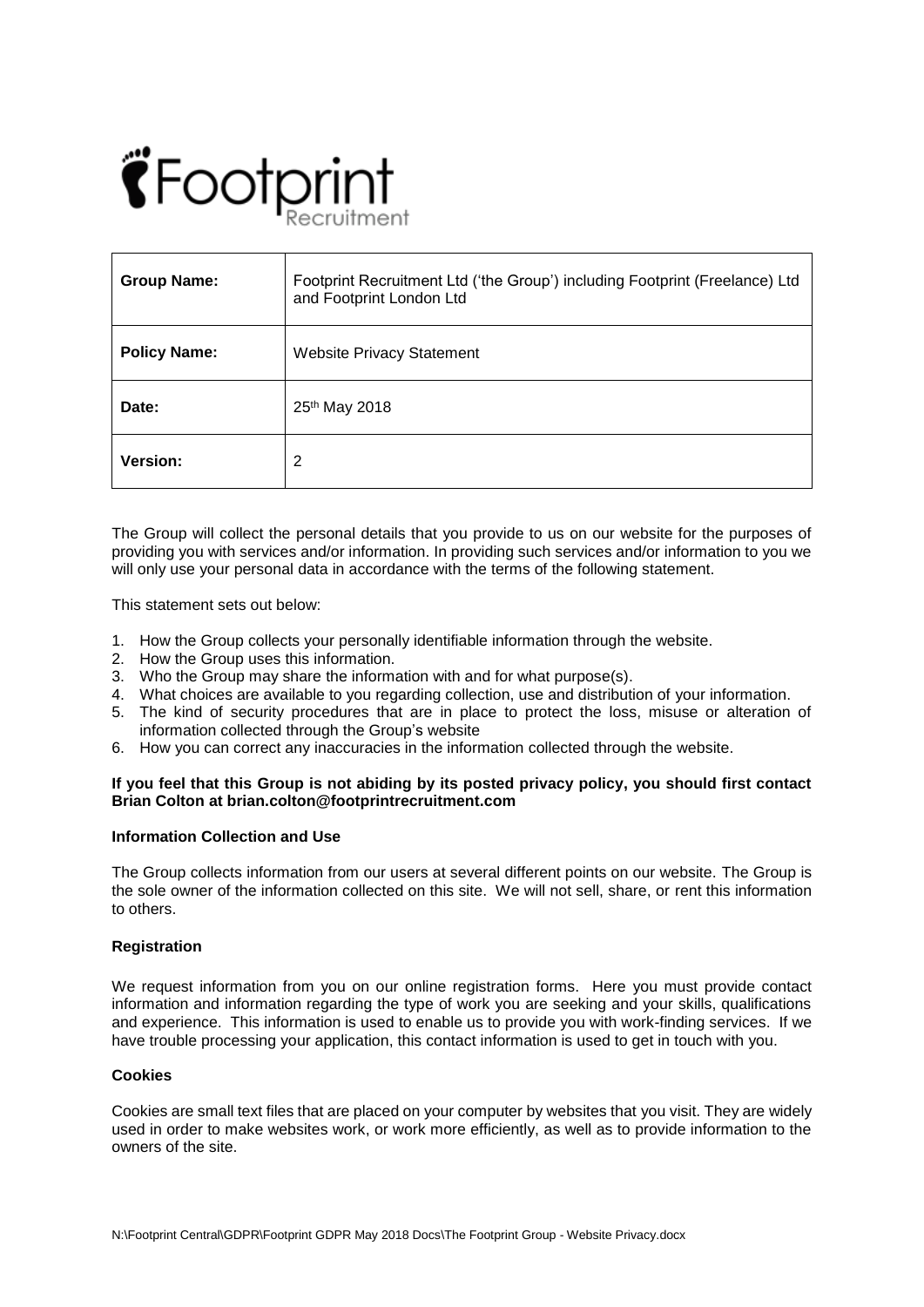Most web browsers allow some control of most cookies through the browser settings. To find out more about cookies, including how to see what cookies have been set and how to manage and delete them, visit [www.aboutcookies.org](http://www.aboutcookies.org/) or [www.allaboutcookies.org.](http://www.allaboutcookies.org/) Please note that in a few cases some of our website features may not function if you remove cookies from your browser.

# **Log Files**

We use IP addresses to analyse trends, administer the site, track users' movements, and to gather broad demographic information for aggregate use. IP addresses are not linked to personally identifiable information.

# **Sharing**

We may share aggregated demographic information with our clients. This is not linked to any personal information that can identify any individual person.

# **Overseas Transfers**

The Group may transfer the information you provide to countries outside the European Economic Area ("EEA") that do not have similar protections in place regarding your data and restrictions on its use as set out in this policy. However, we will take steps to ensure adequate protections are in place to ensure the security of your information. The EEA comprises the EU member states plus Norway, Iceland and Liechtenstein. By submitting your information you consent to these transfers for the purposes specified above.

If the Group's business is sold or integrated with another business your details may be disclosed to our advisers and any prospective purchasers and their advisers and will be passed on to the new owners of the business.

# **Links**

This website contains links to other external websites. Please be aware that the Group is not responsible for the privacy practices of such other sites. We encourage you to be aware of this when you leave our site and to read the privacy statements of each and every website that collects personally identifiable information. This privacy statement applies solely to information collected by the Group's website.

# **Security**

The Group takes every precaution to protect our users' information.

Only employees who need the information to perform a specific job (for example, our accounts clerk or a marketing assistant) are granted access to your information.

The Group uses all reasonable efforts to safeguard your personal information. However, you should be aware that the use of the Internet is not entirely secure and for this reason the Group cannot guarantee the security or integrity of any personal information which is transferred from you or to you via the Internet.

# **If you have any questions about the security at our website, you can send an email to Brian Colton at brian.colton@footprintrecruitment.com**

# **Correction/Updating Personal Information**

If your personally identifiable information changes (such as office address), we will endeavour to provide a way to correct, update or remove the personal data provided to us. This can usually be done by emailing Brian Colton at brian.colton@footprintrecruitment.com